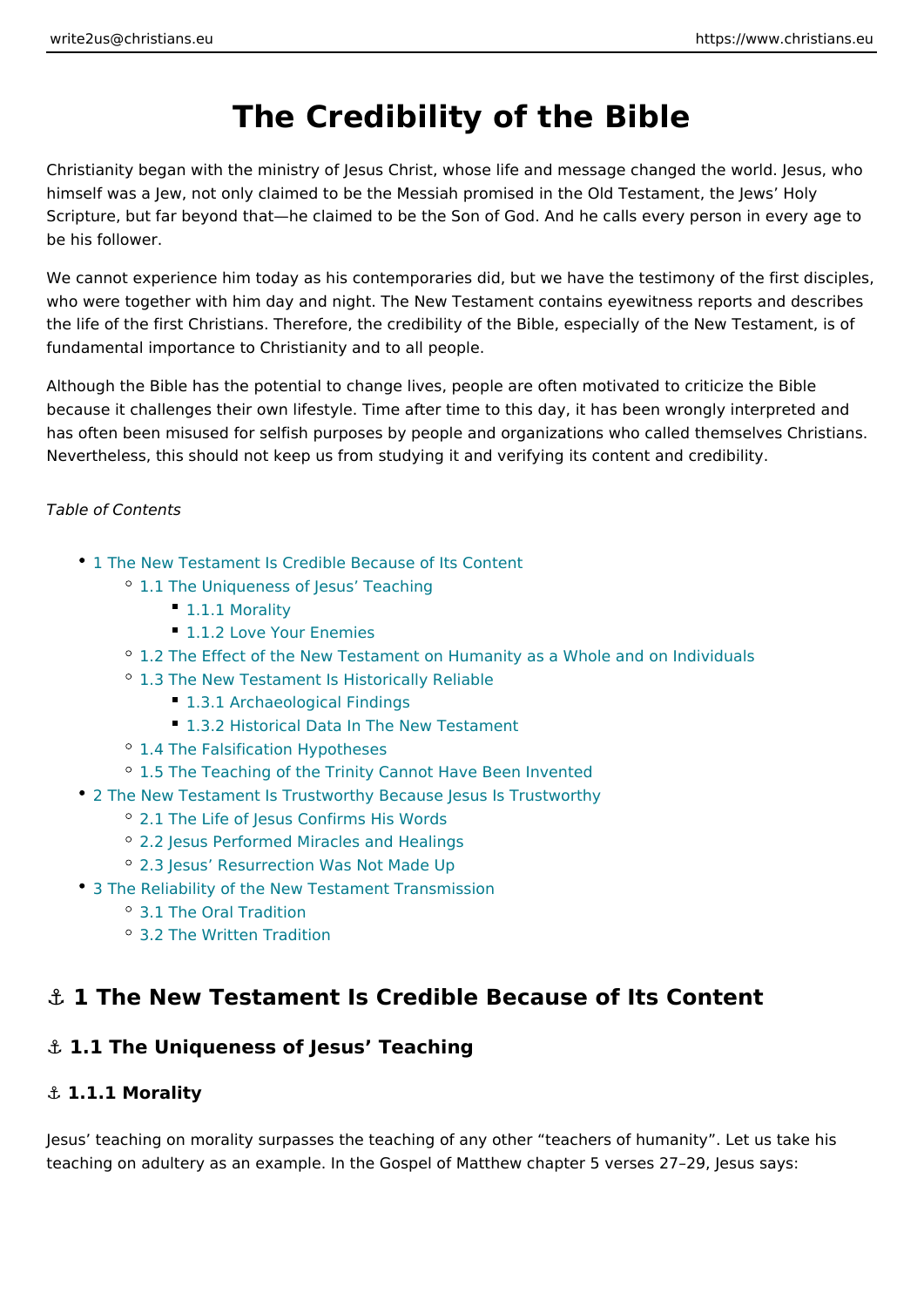<span id="page-1-0"></span>You have heard that it was said, "You shall not commit adultery." But I say to you that everyone who looks at a woman with lustful intent has already committed adultery with her in his heart. If your right eye causes you to sin, tear it out and throw it away. For it is better that you lose one of your members than that your whole body be thrown into hell. *(Matthew 5:27–29)*

Even Buddhists teach that every desire should be annihilated. But this is a very general way of saying it. For Buddhists it is about the obliteration of man's complete sensibility and personality, the abandonment of all values, whether positive or negative. Their aim is to irrevocably dissolve man and his personality, which is to reach the state of Nirvana. Just as in other religions, an attempt is made to methodically bring about some improvement in life.

In contrast, Jesus specifically addresses the problem of hidden sins and even considers having lustful thoughts to be of the same severity as committing adultery. He shows that sin begins in our thoughts and that this is the point where regret must begin. He exposes the things that are inside a person and assesses them with unparalleled strictness. He calls us to change in words that could not be clearer, even if they are to be understood figuratively in this passage.

To a certain degree, doctrines of morality are found in every religion because people are able to distinguish good and evil with their conscience. The measure with which Jesus assesses deeds, words and thoughts is unique in that it exposes the hearts of people. He demands a change in one's attitude and thoughts, the very things which form the base for moral conduct. He emphasizes the importance of being free from evil and capable of doing what is good.

Going beyond morality and ethics, Jesus even calls us to love our enemies.

### **⚓ 1.1.2 Love Your Enemies**

You have heard that it was said, "You shall love your neighbour and hate your enemy." But I say to you, Love your enemies and pray for those who persecute you, so that you may be sons of your Father who is in heaven. For he makes his sun rise on the evil and on the good, and sends rain on the just and on the unjust. …You therefore must be perfect, as your heavenly Father is perfect. *(Matthew 5:43–48)*

In the Old Testament, besides the passages which speak of rejecting one's enemies, we also find passages that require the Israelites to love strangers who wanted to reside among them and told them to be kind towards their enemies. Jesus' commandment to love our enemies, however, surpasses everything that was known until then. Loving our enemies means much more than showing kindness and forgoing revenge and hatred. This kind of love enables us to forgive even our greatest enemies and desire the best for them.

Note that Jesus was the first to teach this, among other points. Others later tried to emulate many things he taught in order to join him in his splendour.

Jesus is not content with a list of rules aimed at pleasing God. He calls all people to align their standards with the absolutely good God. The demand to be as perfect as God may sound absurd. But we cannot just dismiss Jesus as insane; his life and teaching is just too sober, realistic and practical.

"Whoever loves father or mother more than me is not worthy of me, and whoever loves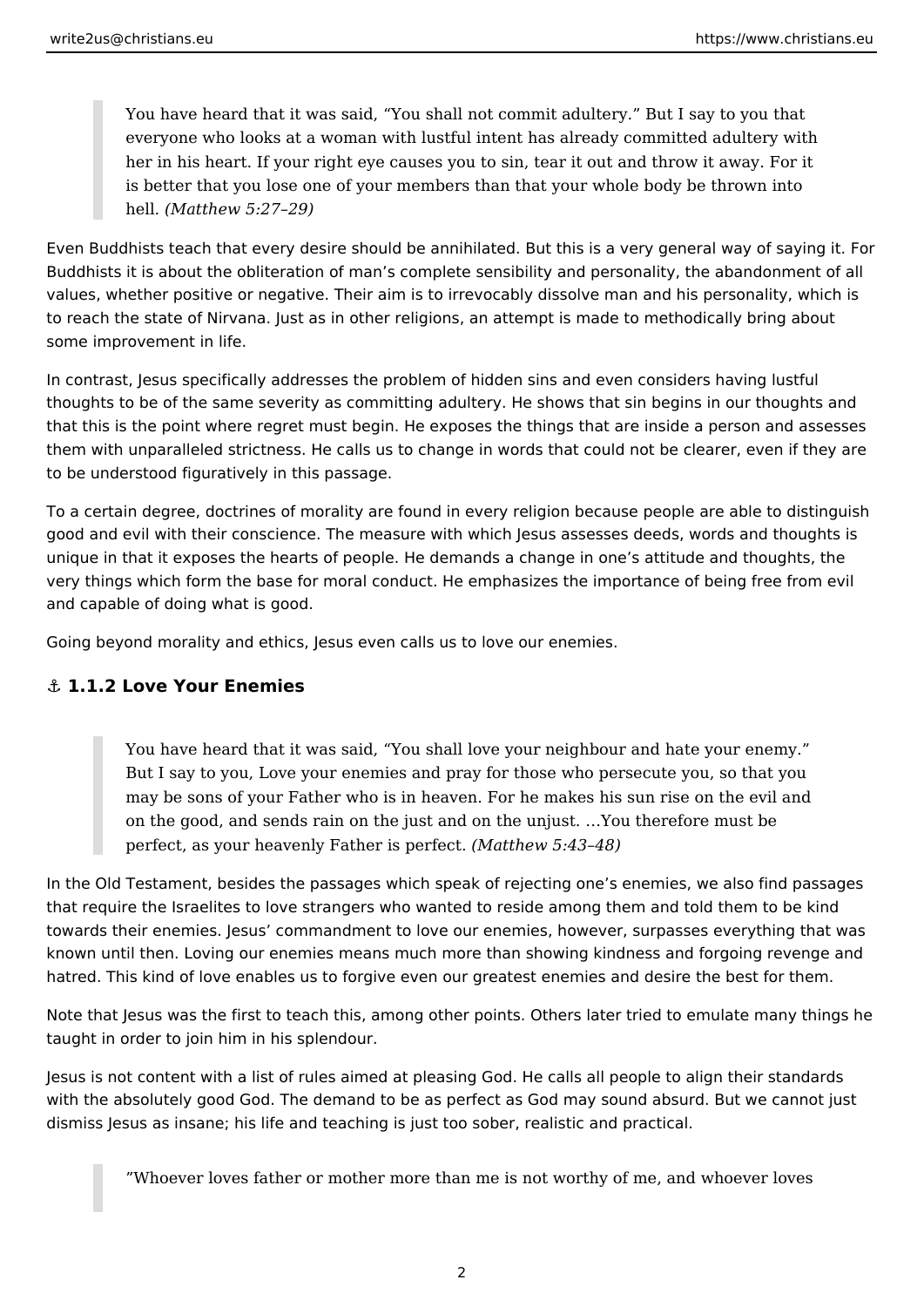<span id="page-2-0"></span>son or daughter more than me is not worthy of me. And whoever does not take his cross and follow me is not worthy of me. Whoever finds his life will lose it, and whoever loses his life for my sake will find it." *(Matthew 10:37–39)*

Jesus' message does not follow man-made standards nor does it promise mere earthly harmony and happiness. His aim was not to bring about political or social peace. In contrast to other teachers of wisdom, he not only shows a new path of knowledge but asserts his divinity by claiming to be the highest authority, calling us to devote ourselves unconditionally to himself.

# **⚓ 1.2 The Effect of the New Testament on Humanity as a Whole and on Individuals**

Jesus' public appearance caused an irrevocable faction within the people of Israel and subsequently the whole of mankind. Jesus claimed to be the Messiah promised in the Old Testament and to be the saviour of the world. From the outset Jesus' followers were persecuted by the Jews. Even in later times Christians were driven out and, whenever possible, murdered by the enemies of truth because of their faith in Jesus.

This polarization testifies to the influence Jesus and his message has had on people from the first century up to the present day. Jesus' teaching has changed the world like no other religious system. From the very beginning, Jesus' statements were copied, imitated or even distorted and used in a negative way under the pretence of his authority. Pseudo-Christianity arose at a very early stage. Even if it is not Christianity in its genuine form, the influence of pseudo-Christianity on culture, art, science and politics in the Euro-Asian regions, and in many ways the whole world, shows the significance of Jesus and his message.

The person of Jesus caused an unequalled fascination in man. The whole of Judea was on the move, seeking to listen to his words and see his miracles. When Jesus was no longer able to ward off crushing crowds, he withdrew to remote places. The Jews who received his words in their heart and understood his message radically changed their lives and began to follow Jesus as their Lord without compromise. The same also happens today. People who believe in his words will experience the effect and power of his message in their own lives. His words are not characterized by thoughts beautifully expressed, but rather pose a challenge to peoples' lives. Jesus wants to reach their hearts and calls them to go the very way he went. His salvation sets us free from a life formed by sin. And the voice of Jesus does not cease. Countless books have been written about him since his death. Throughout history, people have been trying to find the authentic interpretation of his message and to gain a better understanding of the historical Jesus.

The confrontation with his teaching requires people to take a stand, which those who seek the truth cannot simply thrust aside. Even this phenomenon alone supports the credibility of his teaching.

# **⚓ 1.3 The New Testament Is Historically Reliable**

From a historical point of view, the New Testament reliably describes the middle of the first century in its four Gospels, the book of Acts, and its epistles. It is in agreement with other historical sources written by Jewish and Roman authors such as the Talmud, works of the Jewish historian Flavius Josephus and of the Roman historians Tacitus and Suetonius. It describes and mentions geographical, cultural and social circumstances which, astonishingly, have been confirmed again and again by archaeological findings.

## **⚓ 1.3.1 Archaeological Findings**

The discovery of the pool of Siloam in Jerusalem mentioned in John's Gospel (John 9:7) serves as an example. While working on a new sewer line in the Autumn of 2004, labourers uncovered stone steps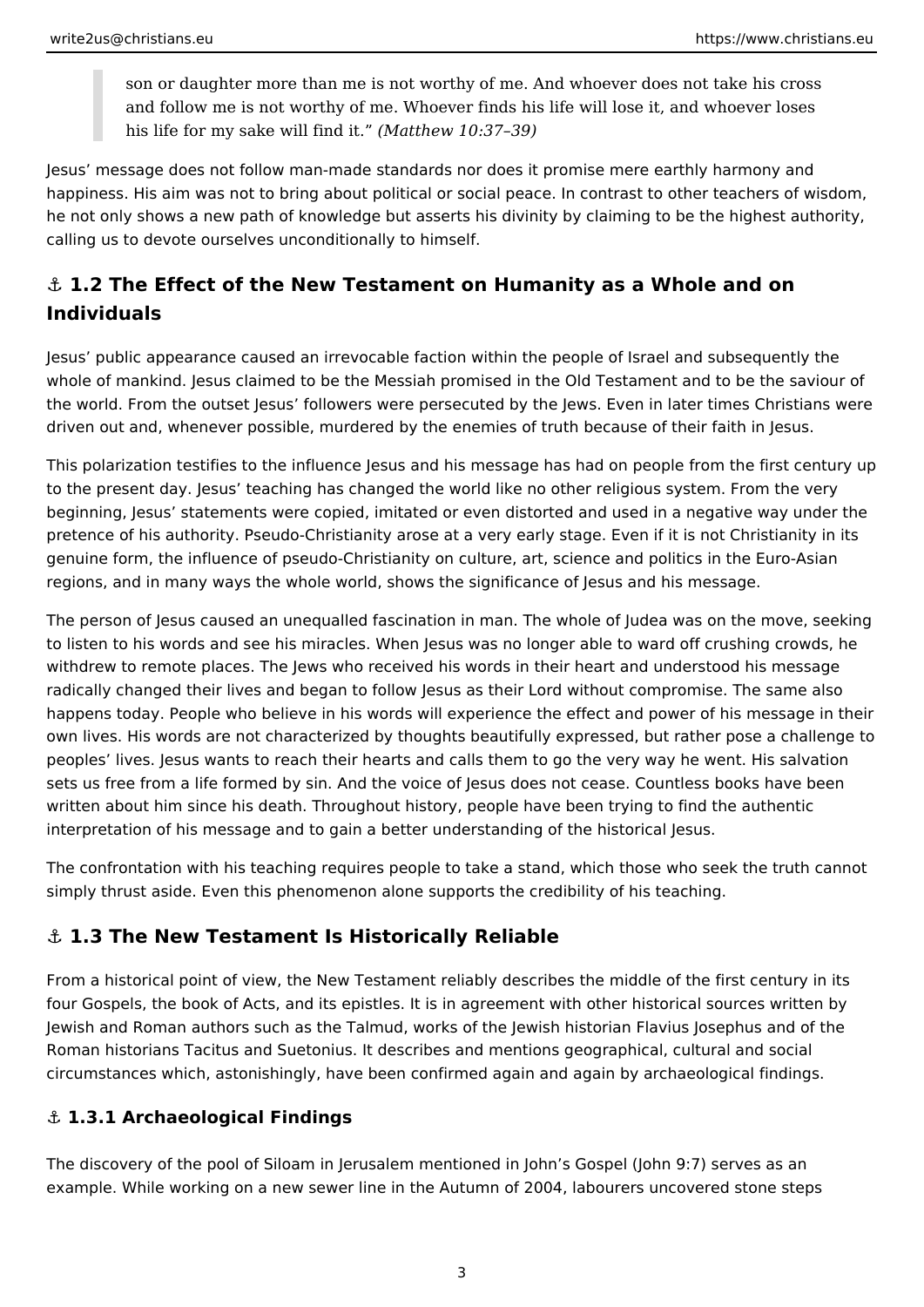<span id="page-3-0"></span>estimated to be 2,400 years old and the remains of a reservoir which was fed by Spring through Hezekiah s tunnel at the time of Jesus. This 525 meter long tunn through today, was built around 700 BC by Hezekiah, the king of the southern ki this construction archaeologists were able to confirm the description given in th Siloam pool, which is estimated to be 2,500 square metres in size, served as a r inhabitants during Jesus time. Within some plaster, archaeologists found a coin Hasmoneans, minted about 50 years before the birth of Christ. The youngest coin water canalization is dated to the time briefly before the destruction of Jerusale

During an excavation of the theatre in Caesarea in 1961, an inscription with the Praefectus Judaeae was discovered. This inscription shows that the New Testam of the existence of Pilate in history, who was the Roman governor of the provinc these, we still have the Antiquities of the Jews written by Flavius Josephus in Tacitus in 116 AD.

The Gallio inscription found in Delphi, Greece, which was first made public in 19 Emperor Claudius to the town of Delphi. Its introduction enumerates the titles of to date the letter to the beginning of 52 AD. This inscription, written in Greek, n proconsul of Achaia, confirming the information given in the book of Acts chapte

&" 1.3.2 Historical Data In The New Testament

The New Testament contains not only one, but four historical reports about the I some contradictory details in these Gospels. However, this does not speak again the contrary supports their reliability. From a historian s point of view, reports t word strongly indicate that they have not been modified or harmonized at a later being eyewitnesses themselves, were to write down the words and works of Jesu that they had different audiences in mind, it is quite natural that their individua are noticable in their reports. Luke especially endeavoured to follow all things c many events that can be historically verified. This is illustrated in Luke s Gospe contains many historical facts:

In the fifteenth year of the reign of Tiberius Caesar, Pontius Pilate being Judea, and Herod being tetrarch of Galilee, and his brother Philip tetra of Ituraea and Trachonitis, and Lysanias tetrarch of Abilene, during the of Annas and Caiaphas, the word of God (claunke 13o: 1J)ohn. &

Surprisingly, two high priests are mentioned here. This is not a mistake: Luke is interesting historical situation. Although the incumbent high priest at that time v predecessor Annas, who had already stepped down, was still quite (Afdusenti6a). The book of Acts and Acts and and John s Gospel confirm this. John recounts Jesus being first brought to Anna the official high  $\phi$  behenst 18:13) he actual chronological succession of the high priest The Jewish War by Flavius Josephus, a Jewish historical writer, and agrees with Testament. Annas power beyond his term in office is confirmed as a credible fact like F. F. Bruce, former Rylands Professor of Biblical Criticism and Exege[sis](#page-11-0) at 1]

Many such details strengthen the credibility of the New Testament, which was wr within 40 years of Jesus death. Mark s Gospel was penned about a decade after resurrection. The authors of the New Testament were either eyewitnesses or firs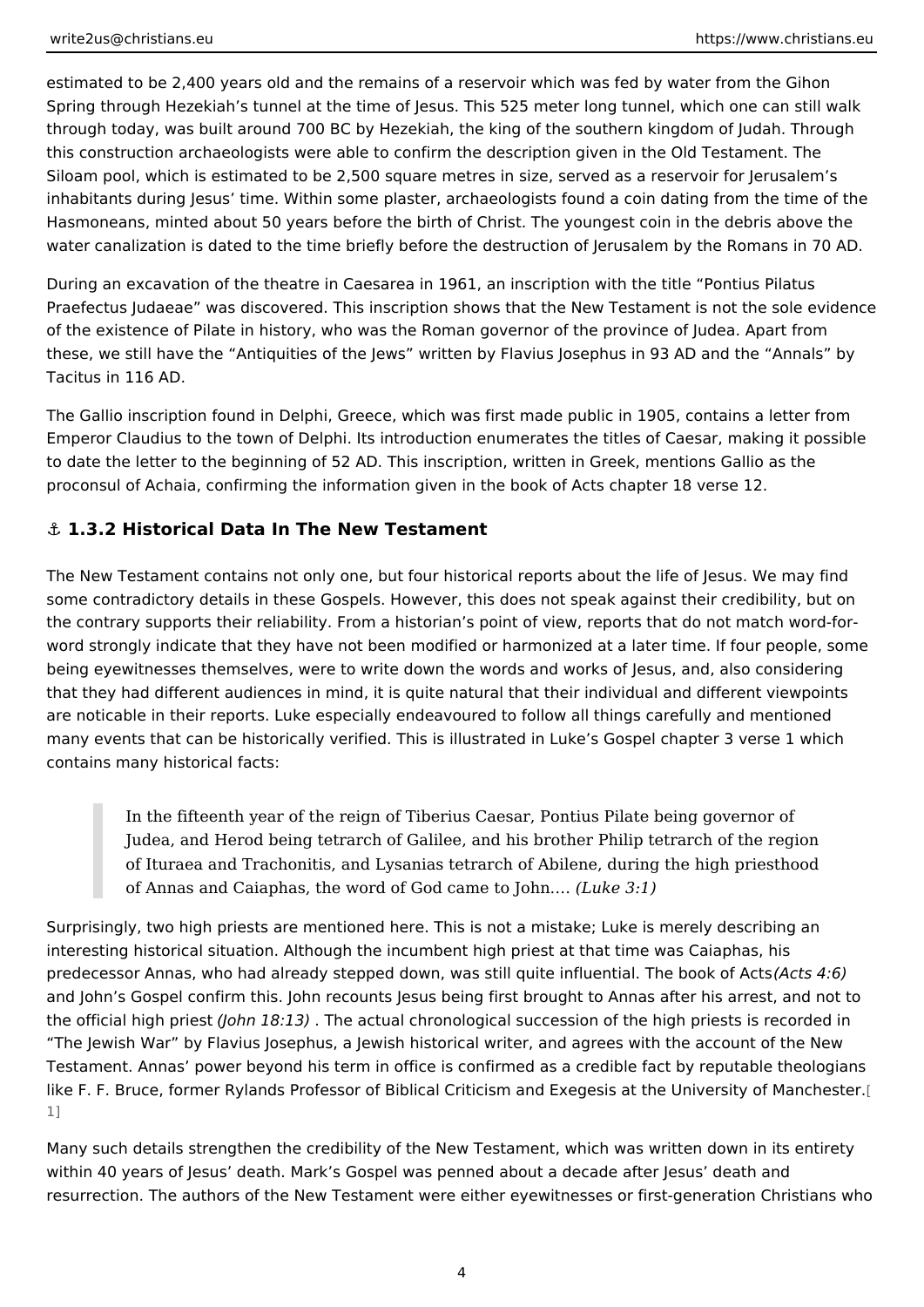<span id="page-4-0"></span>knew Jesus' disciples personally. In this regard the New Testament is unique when compared to the scriptures of other religions (read more in section "3.2 The Written Tradition").

## **⚓ 1.4 The Falsification Hypotheses**

The hypothesis that the Bible has been falsified has been formulated in various ways. Some assert that Jesus' disciples portrayed their Lord in an idealized and glorified manner at a later date. In reality quite the opposite is true: the Gospels are characterized by a sober description of Jesus' ministry. They portray Jesus as a man with emotions and fears. Just before his arrest, Jesus, in his anxiety and dismay, prayed for strength that he might bear the suffering to come *(Mark 14:33–36)*. It may be too piteous a scene for a Messiah, but it was true-to-life and real. He was not the strong, glorious man who has everything under control.

Others propose that the apostles had invented the whole story so that they could take on the most important positions within the new movement, receiving glory and honour. But how can we harmonize this with the fact that the apostles were persecuted from the beginning, who even had to pay the price of death for their belief in Jesus? Surely it is possible for people to be misled into lies and false doctrines, even to the conviction of dying for them. However, hardly anyone is ready to die for his own sins, especially one who is utterly arrogant and not willing to admit what he has made up and lied about. If the apostles had had such traits, they would not have written so negatively about themselves, nor would they have allowed the Gospel writers to do so. In the reports of the Gospels the twelve apostles are those whom Jesus often rebuked for their stubbornness and unbelief. They are described along with their weaknesses, sins and lack of understanding.

The motives of people who delude and deceive others can only be wickedness, which cannot remain hidden their whole lives long. From the beginning of Christianity, lying has been considered a grave sin. Christians are required to live their lives honestly and openly, being always ready to be questioned—the apostles were of course not exempt.

Some claim that Jesus' disciples refused to admit their mistake of having thought that their master, who finally had to die as an outcast on the cross, was the Messiah and saviour, and even made up the story of his resurrection. We find no base for this claim whatsoever. The disciples were completed surprised when Jesus unexpectedly rose from the dead. Even as Jesus appeared to them, they thought they had seen a ghost instead of believing that he was really present. At this point, one could only object by saying that all this was devised by an accomplished falsifier. However, considering the situation of the Jews in the first half of the first century, when they expected a political Messiah, proclaiming that a crucified man was the Messiah was absolutely unimaginable. Crucifixion was the punishment for unsuccessful rebels or slaves who tried to run away from their masters. No one could think of associating the Messiah with either. It was never Jesus' aim to be a political Messiah. However he showed through his resurrection that he is indeed the Messiah, a spiritual one though. It was difficult for the Jews to change their conception of the Messiah. It was no different for Jesus' disciples.

If we look at Paul's life, the hypothesis that the disciples had invented Jesus' resurrection similarly turns out to be untenable. Saul the Pharisee (later called Paul) rejected Christianity as a Jewish splinter group and fervently persecuted the Church. He probably regarded the Christians' reports about the appearances of the resurrected Jesus as pure fantasy. However, he became convinced of the truth of this claim when Jesus appeared to him, leading to his conversion to Christianity. Now some supporters of the falsification hypothesis attempt to find a way out by saying that Paul became a Christian only because of his bad conscience for having persecuted the Christians and agreeing to stoning a Christian. This thought is likewise untenable, even by just considering it psychologically. As a Christian, the apostle Paul made enormous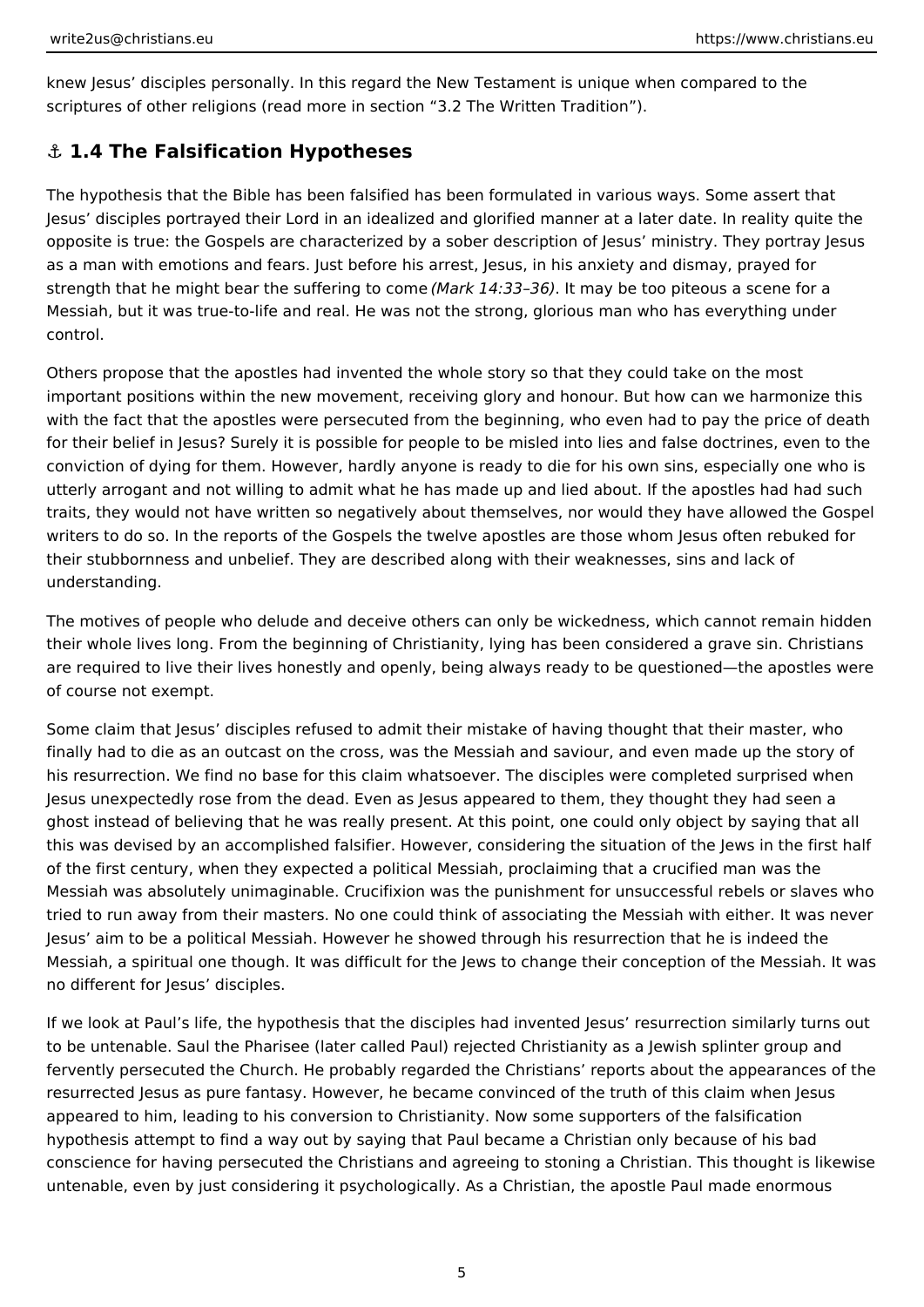<span id="page-5-0"></span>sacrifices and, according to extra-biblical tradition, even died as a martyr. As a competent Pharisee, he chose rather to bear the dishonour as a Christian (one should bear in mind the situation of those days) than to have a career with bright prospects within Judaism—all this just because of his bad conscience? Besides that, he emphasized that he had lived his life in all good conscience (2 Timothy 1:3, Acts 23:1). While persecuting the Christians, he had thought he was offering service to God, but later recognized his spiritual blindness.

The Christians were fiercely opposed by the Jews from the beginning. The belief in Jesus Christ as the Messiah could not have survived in a Jewish environment without being anchored in the historical facts of Jesus' life and ministry. The hypotheses that the New Testament was falsified do not bear up against the historical facts nor are they logical in themselves. No reasonable motive of the falsifier can be named. The culprit would not have been able to go after his selfish aims such as gaining special privileges, since he must have felt obliged to follow Jesus' teaching of strictly renouncing all egotism, riches, honour and pride. He must have been aware that the following statement, where Paul declared himself to be a servant, would have to apply to himself as well:

For what we proclaim is not ourselves, but Jesus Christ as Lord, with ourselves as your servants for Jesus' sake. *(2. Corinthians 4:5)*

# **⚓ 1.5 The Teaching of the Trinity Cannot Have Been Invented**

The teaching of the Trinity is one of the new revelations about God's nature proclaimed by Jesus, even though he himself did not use this term. It does not oppose Jewish monotheism but speaks of one God as Father, Son and Holy Spirit—one God in three persons.

Throughout their history, the Jews had to defend their belief in Yahweh as the only existing God and Creator of the Universe against the influence of other nations. This belief played and still plays a central role in their lives. They considered every attempt to tamper with this belief a sacrilege.

On the surface it could seem that the teaching of the Trinity is an attack on this belief. The vehemence with which the Jewish religious leaders rejected Jesus makes this obvious. If the occupying Roman forces had permitted it, the Jews would have taken it into their own hands to carry out the death penalty, because he claimed to be divine and thus, in their eyes, was blaspheming God. The teaching of the Trinity is not simply a further development of the Jewish faith; it presents a completely new and additional revelation to the Jewish faith.

The most renowned scholars throughout the centuries have been engaged in accurately formulating this doctrine and understanding its depth. Obviously, the ability to comprehend the Trinity is limited by the capacity of the human mind. This shows the outstanding intellect the one who first announced this teaching must have had. This also shows that the opinion that lesus' disciples made up the teaching of the Trinity in order to portray their master in a special way is simply untenable. This teaching was not generally dismissed as complete nonsense either. On the contrary, the depth of the understanding of God's being which Jesus' words reflect has often aroused amazement. The authority and persuasiveness with which Jesus taught and spoke of God is unequalled.

# **⚓ 2 The New Testament Is Trustworthy Because Jesus Is Trustworthy**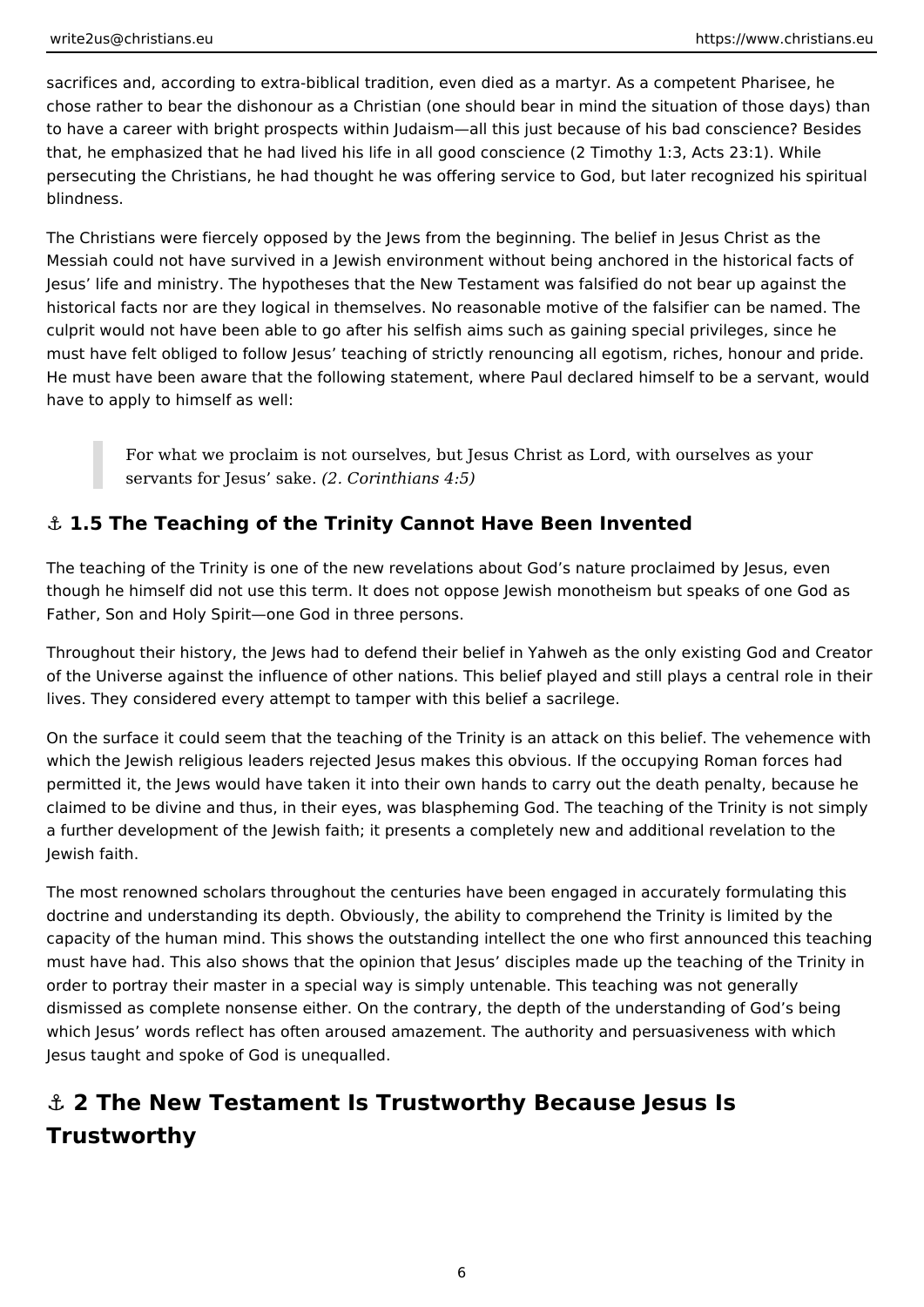#### <span id="page-6-0"></span>&" 2.1 The Life of Jesus Confirms His Words

What a teacher teaches is reliable only if he lives according to his message. The Christ attested his faultless life. His adversaries, whose influence and honour a wane, were not able to accuse him of any transgression against the law of Mose; Jews, or of any sin. They repeatedly tried to lead him into making some false or through their cunning questions. However, they failed despite all their sophistic challenged through Jesus answers. He kept the whole of Israel on their toes. Ev the Jewish ruler Herod Antipas and the Roman governor Pontius Pilate had to co Therefore we may certainly expect the Jews who rejected Jesus and wanted to di denounce him for any of his wrong moves openly. But that did not happen.

Jesus did not merely call people to obedience; he himself led his disciples as ar living a modest and self-controlled life, he applied the same standard to himself their surprise, Jesus washed his disciples feet, which was considered the work order to set an example of a serving attitude for them. His disciples were with h and a half years and were often put to shame by his love. Jesus way of life alor them then, and still does the same today.

&" 2.2 Jesus Performed Miracles and Healings

Jesus became known first of all for his miracles and healings. According to the  $\theta$ the lepers and the lame, gave the blind sight, liberated the possessed, and raise happened before. Even the Jews who were hostile towards him did not deny this. statement found in the Babylon<sub>[2]</sub>n Talmud:

On the eve of the Passover Yeshu (Jesus) was hanged & because he practise enticed Israel to apostasy.

These miracles cannot be denied, since some other explanations would be neede perform magic then?

Jesus adversaries supposed that he used tricks and they tried to expose him as

As he passed by, he saw a man blind from birth & [Jesus] made mud with he anointed the man s eyes with the mud&[the blind man] went and wash back seeing. The neighbours and those who had seen him before as a begared saying, Is this not the man who used to sit and beg? Some said, It is No, but he is like him. He kept saying, I am the man. & They brought Pharisees the man who had formerly been blind. Now it was a Sabbath d did not believe that he had been blind and had received his sight, until parents of the man & His parents answered, We know that this is our son was born blind. & So for the second time they called the man who had b answered them, I have told you already. & Why do you want to hear it a reviled him  $J\&$ hn 9:1 28)

The way Jesus healed the man born blind was utterly provocative because he had and soil taken from the ground. According to the tradition of the Pharisees and t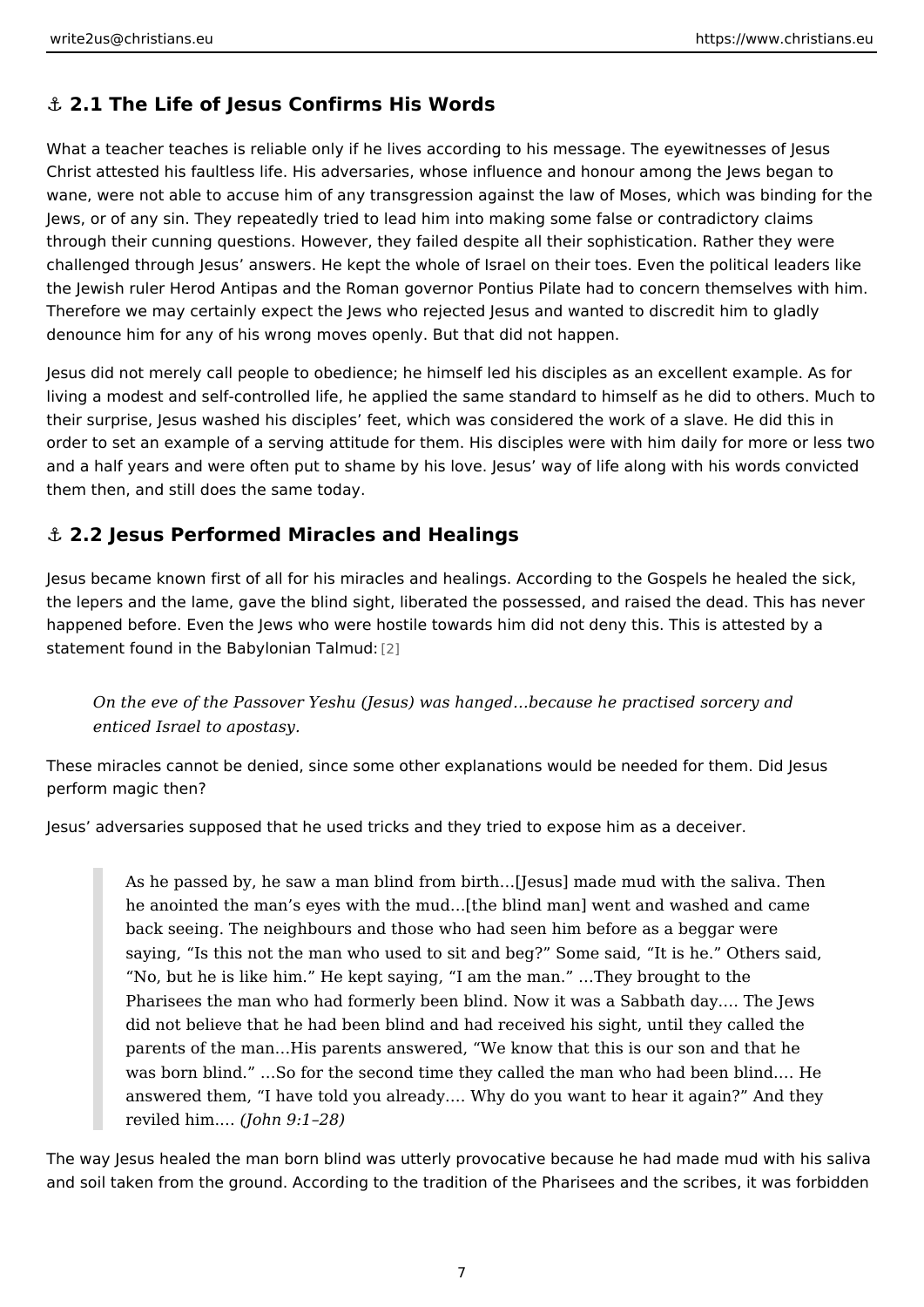<span id="page-7-0"></span>to carry out any unnecessary activity on Sabbath. Human traditions were not important for Jesus, but the need of the people was. Since it involved a man blind from birth, the Pharisees were not able to argue that his sight was probably restored by chance just as it was lost. They had to resort to refuting Jesus by accusing him of using two men who looked alike. The whole situation shows that the Pharisees were relentlessly trying to dispel the slightest doubts in themselves that this man was a different one and not the one born blind. Although all things indicated a miraculous healing, they refused to acknowledge it. If they had uncovered a deception, all of Jesus' disciples would have had left him and these stories would not have been passed on to us.

# **⚓ 2.3 Jesus' Resurrection Was Not Made Up**

The miracle most doubted by many is the unique miracle of the resurrection of Jesus—nothing comparable is reportable about anyone else. As mentioned above in section 1.4, a falsification by Jesus' disciples can be ruled out because their Lord's resurrection came as a surprise even to them and no reasonable motive can be found for having invented the story.

After the shameful death of Jesus, his disciples were in despair. They had expected an earthly messianic king who would lead the Jewish people to repentance and oppose the godless Gentiles. In this situation, there was no sign of the boldness and conviction with which these men who had simple professions (e.g. fishermen), later on proclaimed the Gospel even to the leading Jews *(Acts 5:27–33)*. They were so afraid of the Jews that they stayed behind locked doors *(John 20:19)*. When Mary Magdalene told them about Jesus' appearance, they did not believe her *(Mark 16:9–11)* but considered it a silly joke *(Luke 24:11)*. When Jesus appeared to some of the apostles for the first time, they thought they had seen a ghost *(Luke 24:37)*. Thomas, one of the twelve apostles, who was not present then, did not believe even his closest friends, but was convinced of it only after seeing Jesus with his own eyes *(John 20:24–29)*.

Some suppose that there is an intelligent falsifier behind all this, who intends to present a realistic and historically correct story. Such a person would remove any cause for dubiousness among his readers. This is why it is an indication for a historian that a text has been falsified if he finds any harmonization. But this is just what we do not find in the four Gospels. The manner in which the resurrected Jesus appeared is not presented in an identical way in the Gospels. We even find some incongruous statements. Luke writes that Jesus appeared to two of his disciples on their way to Emmaus which they gladly reported to the apostles in Jerusalem *(Luke 24:33–34)*. The apostles believed them. On the other hand, Mark reports that they did not believe them *(Mark 16:12–13)*. Here, Luke, who gave an account of the matter in detail, was right. Mark mentioned this event with just one sentence; he probably did not have details about it. An accomplished falsifier would never allow such a mistake to slip in. This rather shows how conscientiously the authors wrote down their own experience with Jesus as well as the reports of other eyewitnesses to the best of their knowledge.

There were still many eyewitnesses alive during the time when the Gospels were written down. For the Jews who rejected Jesus and Christianity, nothing would have been easier to do against the Christians than to refute Jesus' resurrection. Should they have succeeded, the belief in a resurrected Christ would never have persisted.

A falsifier wants to persuade his readers, and deliberately looks for ways to reach his aim. He will use clear and understandable arguments. Now according to the Gospels Jesus first appeared to a woman called Mary Magdalene (*Mark 16:9* and *John 20:14*). She had formerly been demon-possessed and had been healed only through Jesus, which makes her anything but a reliable witness for outsiders. Women were not counted as witnesses among the Jews, only men were. Even to this day women are not accepted as witnesses in rabbinic court cases in orthodox Judaism. Additionally, the Gospels were written primarily to the Jews. To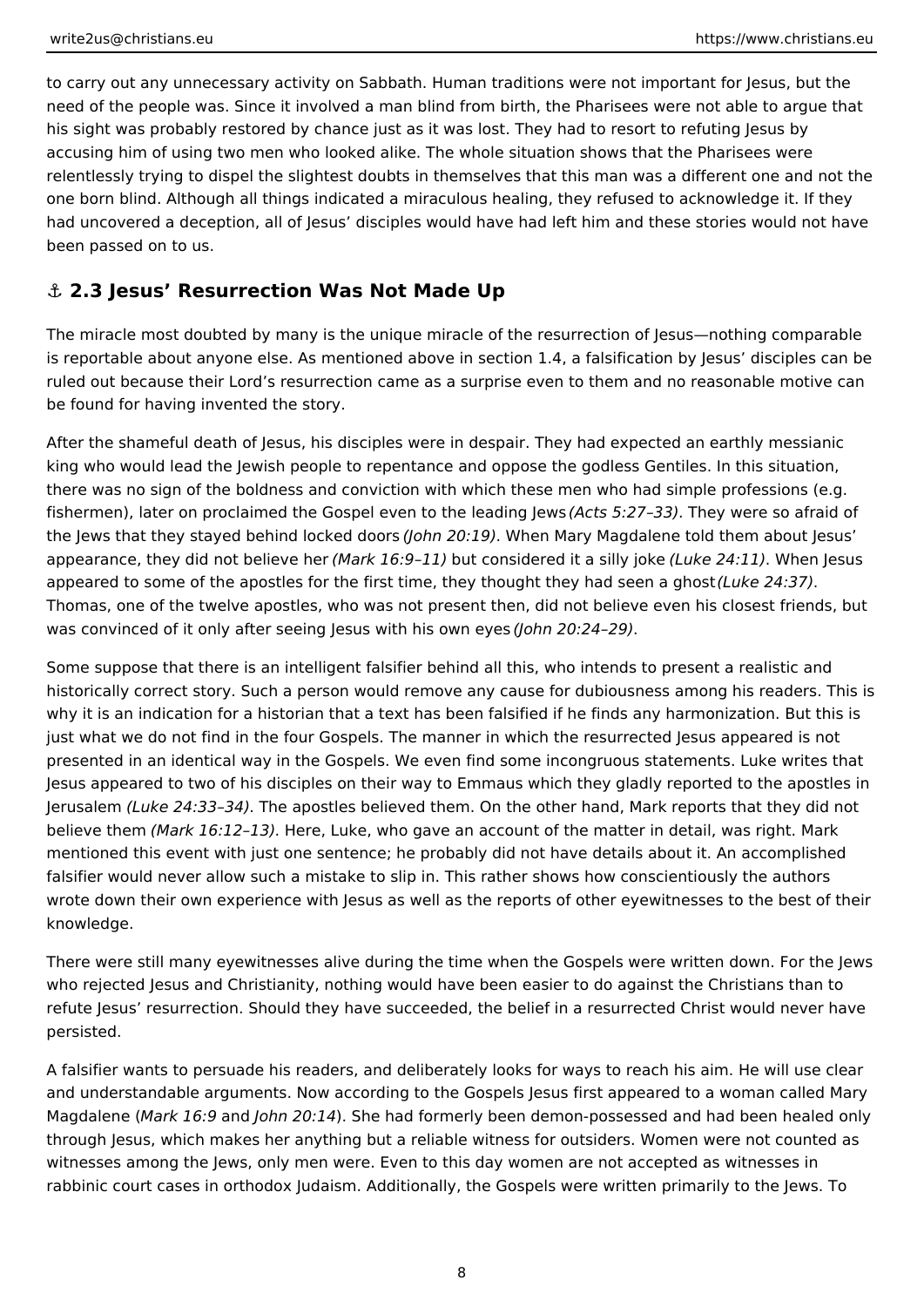<span id="page-8-0"></span>believe that a falsifier would make up a story in which the resurrected one first requires a great deal of fantasy.

#### &" 3 The Reliability of the New Testament Transmission

#### &" 3.1 The Oral Tradition

A decisive factor for Jesus words and deeds to be reliably passed down orally i remember them exactly. As children of this age, we can hardly imagine being abl speeches or texts. Through media such as books, TV and computers we have bec information at our fingertips that we are no longer dependent on our memories. I capable of remarkable things. One example is the following:

The volume of the tradition of Irish bards today may easily amount to over In contrast the Gospel of Mark only has ab[out](#page-11-0) 11,000 words.

Jesus disciples entirely changed their lives because of his ministry. He became actions. This resulted in a great desire to remember all his words and deeds and on. People are able to remember things especially when they are interested in a to them.

For about two and a half years his disciples were with Jesus (whomarkh 60)85 lled to almost every day. Since they were taught by him and were always present while people, they were able to naturally commit his message to memory. They were us memorizing things in their homes, synagogues and schools. This enabled them to transmitted orally. During Jesus lifetime they had already been sent out to proc kingdom of  $G$  when  $(10:1)$ . Even at this early stage they had to apply what they learn teacher. All this helped them later on to proclaim Jesus in a reliable and trustwo

#### &" 3.2 The Written Tradition

All the writings of the New Testament were composed before the destruction of J AD 70. With Jesus being crucified in AD 30, the timespan for its composition was began by oral transmission, the Christians soon started to pass on the message shows the intention of the first Christians to preserve the true account of the ev coming after them.

We may assume that the people who copied the New Testament in the following c diligent in correctly passing on the tradition with fidelity. The Bible, and here e was and still is the sole binding foundation of the Christian faith.

The oldest extant manuscript was found in Egypt around 1920: Papyrus 52 (P52), verses of John s Gospel and was produced about AD 125. A whole array of papyr and 3rd centuries, which already contain a large part of the New Testament. Pap material that was produced from the fibres of the papyrus plant, which grew in the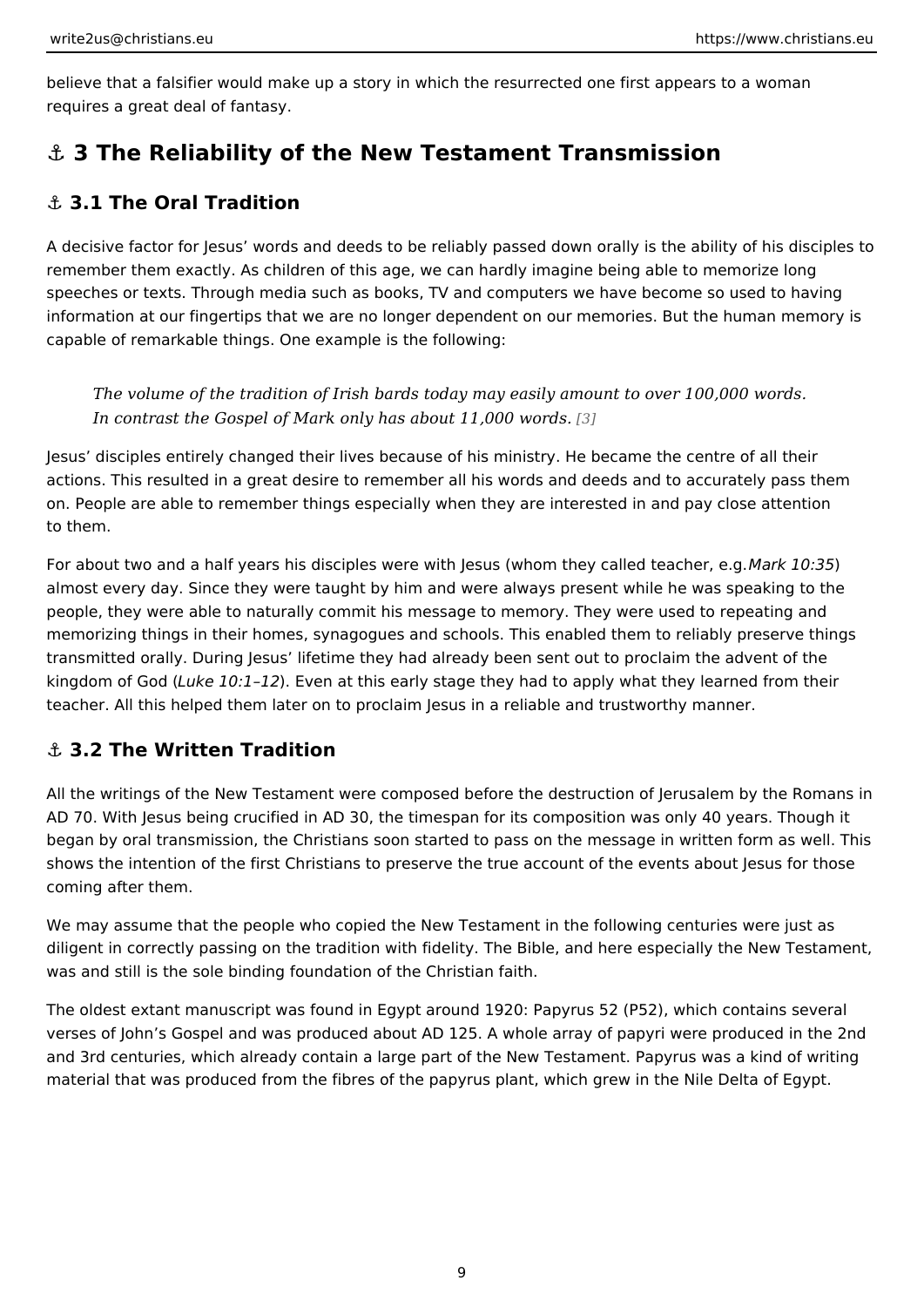The oldest uncial manuscripts, which were entirely written in Greek upper case I fourth century AD, and contain all the scriptures of the New Testament. They we material made of animal skin. The most famous of these are Codex Vaticanus, Si Rescriptus and Alexandrinus.

Around 800 AD a new script was developed which rather used cursive lower case minuscule script. The so-called lectionaries are liturgical books that contained t Testament in the sequence in which they should be read according to the liturgic

The papyri, uncials and minuscules were not stored in one common place this wo manipulate the text. On the contrary they were copied and used in very different Mediterranean region. Similarly, the historical background of how important man that a deliberate modification of the text with the aim of eliminating any inconsi For example, the German theologian Konstantin von Tischendorf discovered the v one of the most important manuscripts of the New Testament, in the library at Sa (Sinai Peninsula) although the local monks had not been aware of its existence b support the hypothesis of a planned manipulation, especially when considering t one of the main sources of the New Testament text.

The followin[g ta](#page-11-0)believes us an overview of the Greek manuscripts of the New Testa more than 19,000 other manuscripts containing translations into other languages

| Extant Greek Manuscributs ber of Manuscripts |      |  |
|----------------------------------------------|------|--|
| Papyri                                       | 129  |  |
| Uncials                                      | 323  |  |
| Minuscules                                   | 2931 |  |
| Lectionaries                                 | 2465 |  |
| Total                                        | 5848 |  |

The significance of these abundant manuscript findings can be best recognized t other ancient texts. The followin∯]ciommpprielastionely contrasts the New Testament an classical works.

| Author                     | Date of<br>Composition | Oldest<br>Copy | Interval Between<br>Number of<br>Composition<br>and Oldest<br>Manuscript | Extant<br>Manuscripts                        |  |
|----------------------------|------------------------|----------------|--------------------------------------------------------------------------|----------------------------------------------|--|
| Homer (Iliad)              | 800 BC                 | 400 BC         | 400 years                                                                | 643                                          |  |
| Demosthenes                | 383 322 BC             |                | $AD$ 110 $\phi$ 1300 years                                               | 200 (all copied from the<br>same manuscript) |  |
| Sophocles                  | 496 406 BC             |                | AD 10001400 years                                                        | 100                                          |  |
| Tacitus (Annals) AD 100    |                        |                | $AD$ 110 $0$ 1000 years                                                  | 20                                           |  |
| Caesar (Gallic Wano) 44 BC |                        | AD 900         | 1000 years                                                               | 10                                           |  |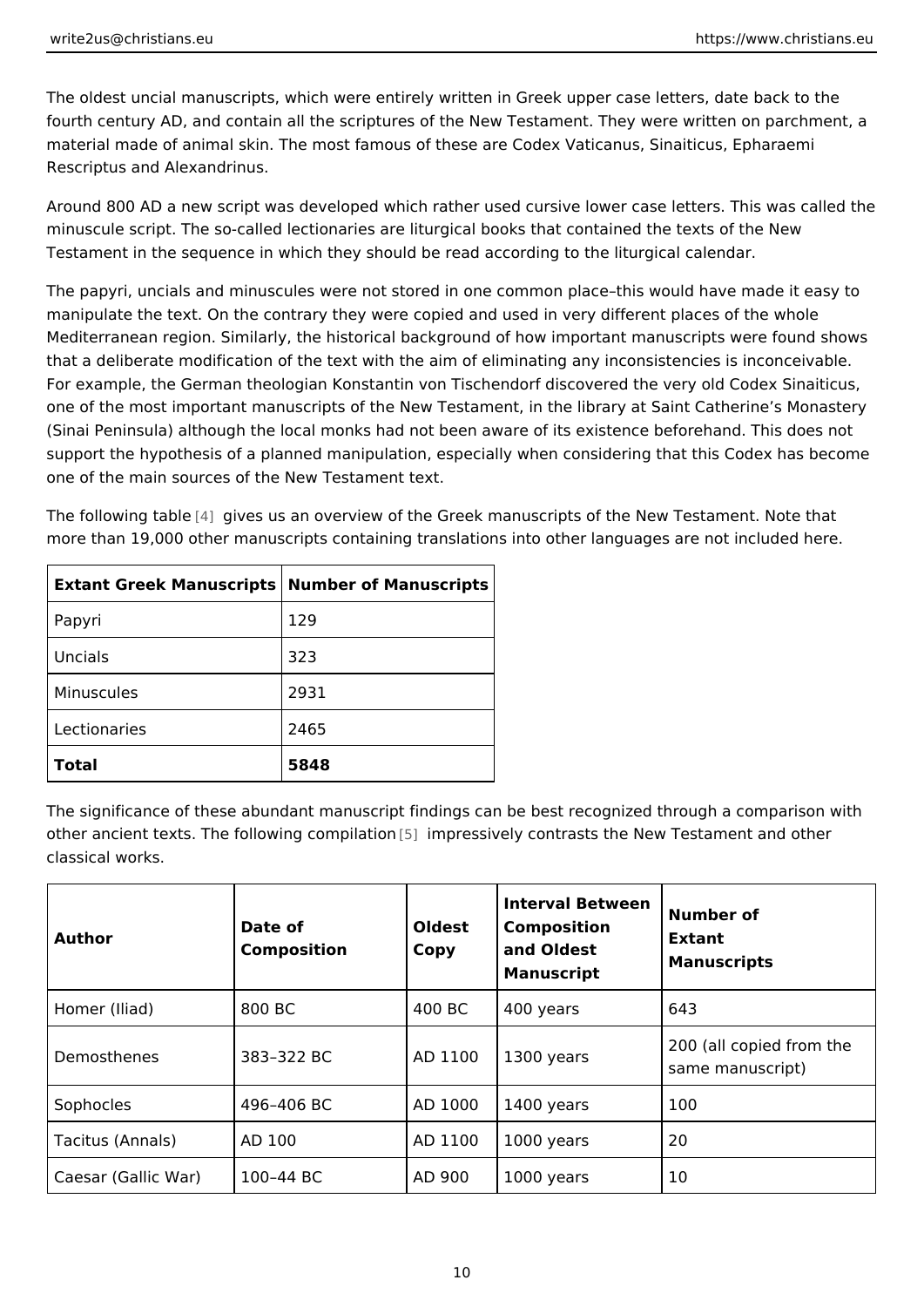| Aristophanes                                     | 450 385 BC | AD 900 | 1200 years              | 10                                |
|--------------------------------------------------|------------|--------|-------------------------|-----------------------------------|
| Euripides                                        | 480 406 BC |        | $AD$ 110 $0$ 1500 years | 9                                 |
| Thucydides<br>(History)                          | 460 400 BC | AD 900 | 1300 years              | 8                                 |
| Suetonius (De $V _{AD}^{ta}$ 75 160<br>Caesarum) |            | AD 950 | 800 years               | 8                                 |
| Herodotus<br>(History)                           | 480 425 BC | AD 900 | 1300 years              | 8                                 |
| Plato<br>(Tetralogies)                           | 427 347 BC | AD 900 | 1200 years              | $\overline{7}$                    |
| Pliny Secundus<br>(Natural History)              | AD 61 113  | AD 850 | 750 years               | $\overline{7}$                    |
| Aristotle                                        | 384 322 BC |        | $AD$ 110 $0$ 1400 years | 5 (of his best<br>surviving work) |
| Catullus                                         | 54 BC      |        | AD 15501600 years       | 3                                 |

Bruce Metzger, the chairman of the Revised Standard Version committee and co-Novum Testamentum Graece (a Greek edition of the New Testament) compared th Iliad, which is second only to the New Testament with regard to transmission:

The quantity of New Testament material is almost embarrassing in compar works of antiquity, he said. Next to the New Testament, the greatest amou testimony is of Homer s Iliad, which was the bible of the ancient Greeks. T than 650 Greek manuscripts of it today. Some are quite fragmentary. They from the second and third century AD and following. When you consider that composed hi[s](#page-11-0) epic about 800 BC, you can see there  $$$ a very lengthy gap.

We should also note here that there is no variation in the manuscript text from d years of research, Professor Kurt Aland, one of the most reputable New Testame editor of the Nestle/Aland Novum Testamentum Graece, ascertained the following:

The transmission of the New Testament text is outstanding, better than tha writings of antiquity. The chance of finding manuscripts that essentially ch equal to  $z \in \mathbb{Z}$  o.

We as Christians are very grateful that we have such reliable information about Christians. The diversity of testimonies attesting the credibility of the New Test composition and to its transmission, encourages us to deal with the Word of God We would also like to invite you to read the Bible in order to get to know Jesus.

If you would like to get to know our lives as Christians and to test if what we sa [conta](https://www.christians.eu/contact-us/)cts. We look forward to hearing from you.

11